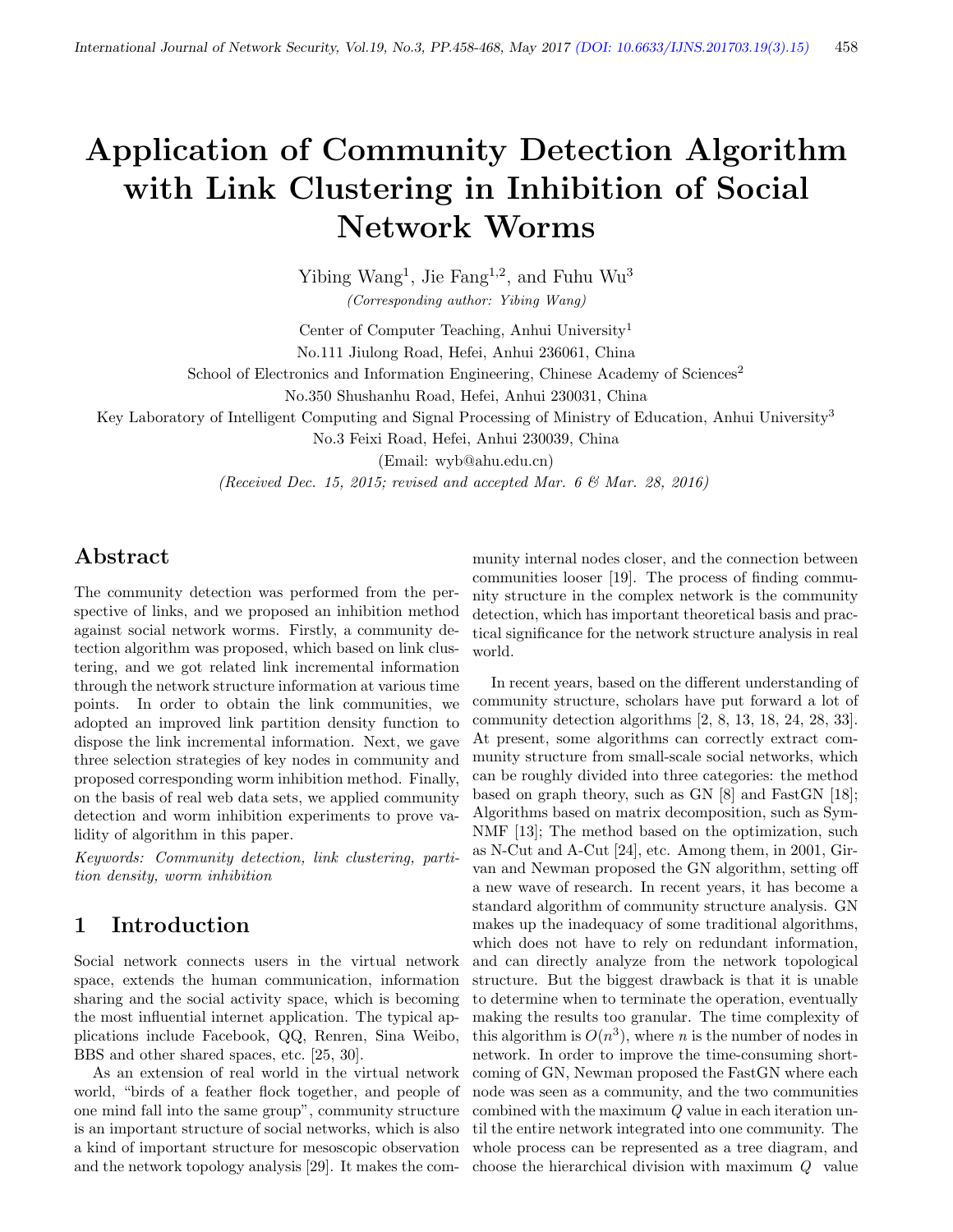to get the final community structure. The overall time complexity of the algorithm is  $O(m(m+n))$ , where m is the number of edges in network, and  $n$  is the number of nodes. This method makes to lower the time complexity of GN greatly. Clauset et al. [5] used stack to calculate and update the network modularity, and proposed a new greedy algorithm — CNM. The algorithm further accelerates the FastGN, getting close to linear complexity.

The community structure of large-scale complex networks, however, often has overlapping characteristics, that is, a node belongs to different communities. Both GN and its improved algorithms have a problem, that is, a node only belongs to one community. But it is not the case; each node can have different identities in different circumstances. In order to solve this problem, Palla et al. [22] proposed a clique filtering algorithm to analyze the overlapping community structure, introduced the concept of k-clique community. Ahn et al. [1] put forward the new idea to detect the community structure with overlaps and hierarchy — the edge detection algorithm. But these methods failed to solve the problem that a node belonged to multiple communities.

In addition, in order to avoid the limitation of priori information, Raghavan et al. [23] proposed a fast Label Propagation Algorithm (LPA) based on the idea. The algorithm firstly assigned the only label for each node. In every iteration, each node updated its own label to the label most frequently appears in neighboring nodes. If there were many same labels, randomly selected one as an updated value, after several iterations, the densely connected nodes would converge to the same label. In the end, the node with the same label would come into one community. LPA is simple, rapid and effective, but lacks high accuracy.

The above algorithms are only effective in the community detection in the small-scale networks; when the network scale is increasing, the efficiency will decrease obviously, and the algorithm complexity also increases exponentially along with the growth of the network dimension. Researchers adopt different standards and policies when partitioning nodes, deriving a lot of different styles of the new algorithms [17], including module optimization algorithm, spectrum analytical method, information theory method, and label transmission method. However, it is hard for these methods to find a good balance point between time complexity and accuracy.

Although many achievements have been made about community detection of complex network at home and abroad, some problems exist in these methods, that is, the algorithms are usually designed for a specific network or certain features of network, which are not suitable for most networks. At present, through the relevant research and analysis, it can be found that mining overlapping community structure is of great significance from the angle of link [1]:

1) Compared to the independent nodes in the network, the link between nodes can express more information; 2) Abstract network into a large number of links, mine these links sets to directly get the overlapping community structure, which is an intuitionistic expression without other auxiliary measures. These suggest that: finding overlapping community structure in complex networks from the perspective of link is more convenient. Therefore, this paper proposes the Link Clustering based Community detection algorithm (LCC); first, obtain the related link incremental information [6] through the network structure at any time, and then handle the link incremental information based on the improved link partition density function, with the improved link module as the objective function, then the link communities are obtained.

With the continuous development and large-scale popularity of social networks, some security issues start to emerge. For example, real-time resource sharing and interactive services provided in social network have attracted a large number of users, while, in the meantime, the frequent interaction between users also provides an effective way for the rapid spread of Internet worm. Different from traditional worm viruses, social network worm is a kind of malicious program that does not rely on particular system vulnerabilities. It uses its own camouflage to deceive users to click and execute the program to get infected, then it spreads through social networks to infect the user's friends, a large number of clicks and sharing among friends accelerate the proliferation of worms. Social network worm is characterized by high concealment, long life cycle, difficult to eradicate, etc. It is difficult to effectively control its dissemination through technology of patches release, which increases its potential damage. At the same time, with the increasing number of Internet users and the rapid development of various forms of virtual social networks, the social network worm has become one of the major hidden dangers for network security.

Traditional worm model is based on mathematical model, considering the similarity in propagation between computer worm and biological virus, it introduces SIS, SIR and other models which are widely used in biological virus propagation modal into computer worm model, so as to analyze and predict the features and trends of worm propagation [14]. Researchers begin to realize such external factors as the network topology, bandwidth and user countermeasures impact on the spread of worm propagation. For example: Yang and others [32] took Rose mail worm as an example, by establishing the mathematical model, they researched worm propagation in different social occasions such as Print Service Office Internet Cafe Friendship Network, and these occasions have added immune factors; Considering the following two factors could affect velocity of worm propagation: first one, the network users' countermeasures to worm, second one, fast-moving worm leads to retardation because of router block, Zou and others [35] proposed Two-Factor model, worm infection rate , host immunity and some parameters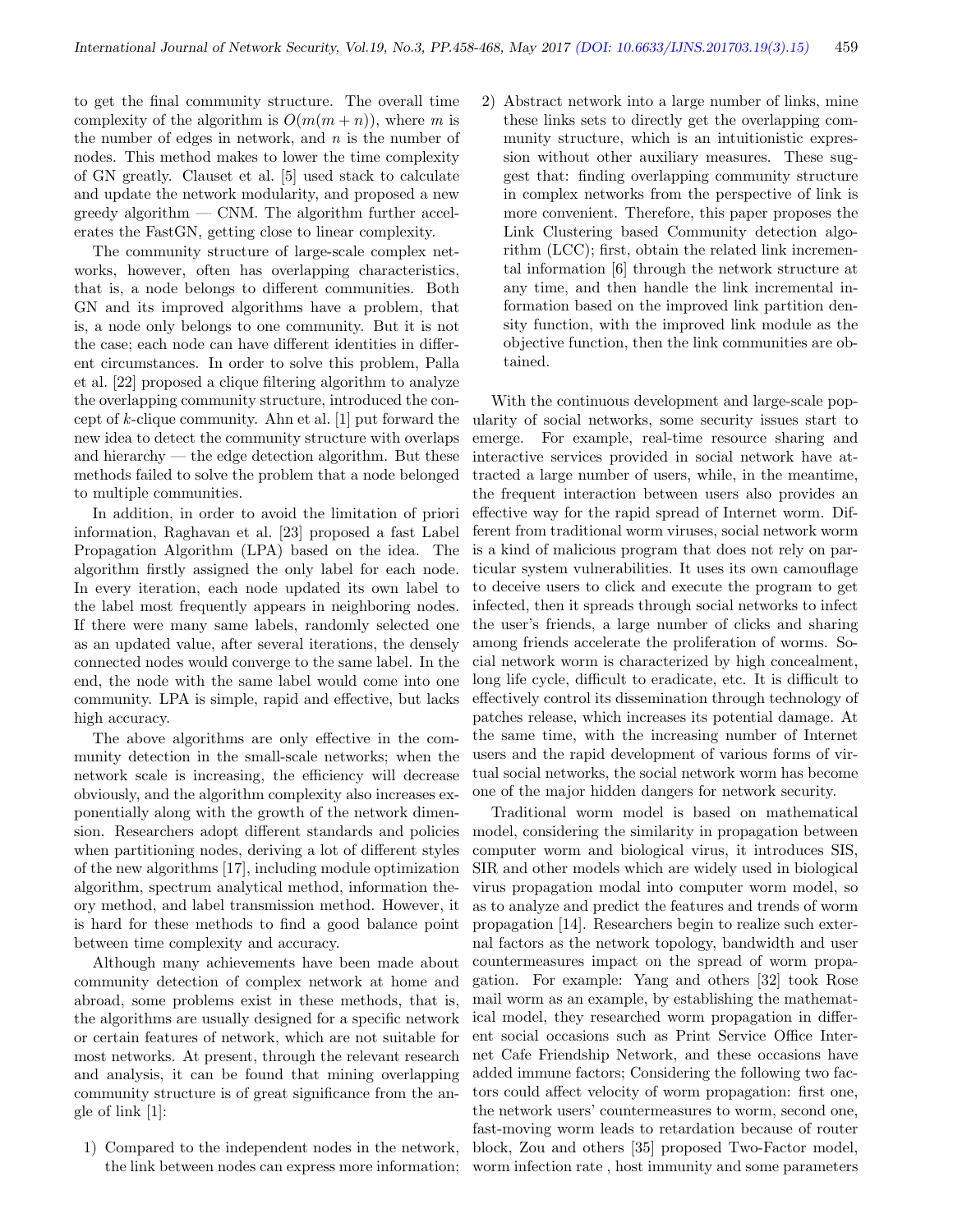were expressed as a Function of time T, and adjusted its value according to the change of infected host quantity. The models mentioned above only describe nodes infected number in unit time, but they can't reflect worm's infection route in network topology. In Reference 18, based on social topology, Faghani and others proposed XXS worm model which used undirected network topology, whereas, it was not conform to aeolotropism in real social network topology.

In Reference 19, Nguyen and others presented primarily worm inhibition method which based upon community structure, this method made use of popular BGLL, it was not necessary to provide division quantity to detect reasonable community structure for users. What's more, Nguyen and others gave selection strategies on key nodes in community, which means the nodes which possess the most connections between the community and other communities could be defined as key nodes, and gave these nodes immunization or issued patches primarily. But in their paper, the authors can't prove the selection of key nodes in theories or experiments.

In view of all kinds of hazards caused by social network worms, the defensive measures put forward by researchers mainly include two aspects:

- 1) Social network worm detection [3, 16, 26];
- 2) Social network worm inhibition [20, 36].

Among them, the social network worm detection can be divided into client and server detection according to the location of the detection. The client detection method mainly uses constantly updated feature library to match and detect the spread of worm. But when there is a new type of worm, limited by the bandwidth of existing network, it is hard for it to distribute the new features to the network test system of all users, so the method has certain delay. Server detection mainly captures the number of malicious messages in the network through the website server, but this method cannot detect worms until the malicious message spreads to a certain degree. So this method also has the unavoidable delay.

Although the worm inhibition method in social network is unable to timely detect the spread of the worm, it can reduce the number of infected users to maximum extent. At present, researchers generally start from the community structure of complex networks, in other words, find the community in the network first, and then adopt relevant measures to select key nodes in the community, finally, conduct immune operation for these key nodes, thus ensuring to immunize other nodes at full speed. This paper, based on such idea, conducts worms inhibition in social network. According to the choice strategy of key nodes in the community, we define the nodes connected with most other communities as the key nodes, then immune these nodes, finally immune the neighboring nodes with the help of these key nodes, thus effectively restraining the rapid spread of network worms.

The remained paper is divided into four sections. Section 2 introduces the concrete realization of Link Clustering based Community detection (LCC). Section 3 introduces the selection of key nodes and worms inhibition method, and Section 4 describes the experimental results on real data sets, and Section 5 summarizes the full paper.

# 2 Link Clustering Based Community Detection Algorithm

On the basis of existing methods, this work proposes a worm inhibition method, which based on dynamic community mining, as shown in Figure1. This method can be divided into four stages: original data pre-processing, dynamic community detection, key nodes abstraction, worm inhibition. First, through network structure information at various points, we get related link increment, and then we adopt improved Link Partition Density Function to process the increment information, counting the improved link modularity value as objective function, so as to detect community to get community structure. Next, we propose three different strategies to choose key nodes, analyze and compare worm inhibition effect under different strategies by comparison experiments in the fourth section. At last, we give these key nodes immunization, with the help of these nodes, give immunization to the neighbor nodes, in order to achieve the desired inhibitory effect of worm rapid spreading.



Figure 1: The diagram of worm inhibition

#### 2.1 Link Partition Density

For a given network  $G(V, E)$ , where V is the node set in the network, and E is the edge set,  $C = \{C_1, C_2, \cdots, C_k\}$ represent the community sets in the network.

Definition 1. For the given network G, link graph  $L_G$  is the link aggregation formed by connection be-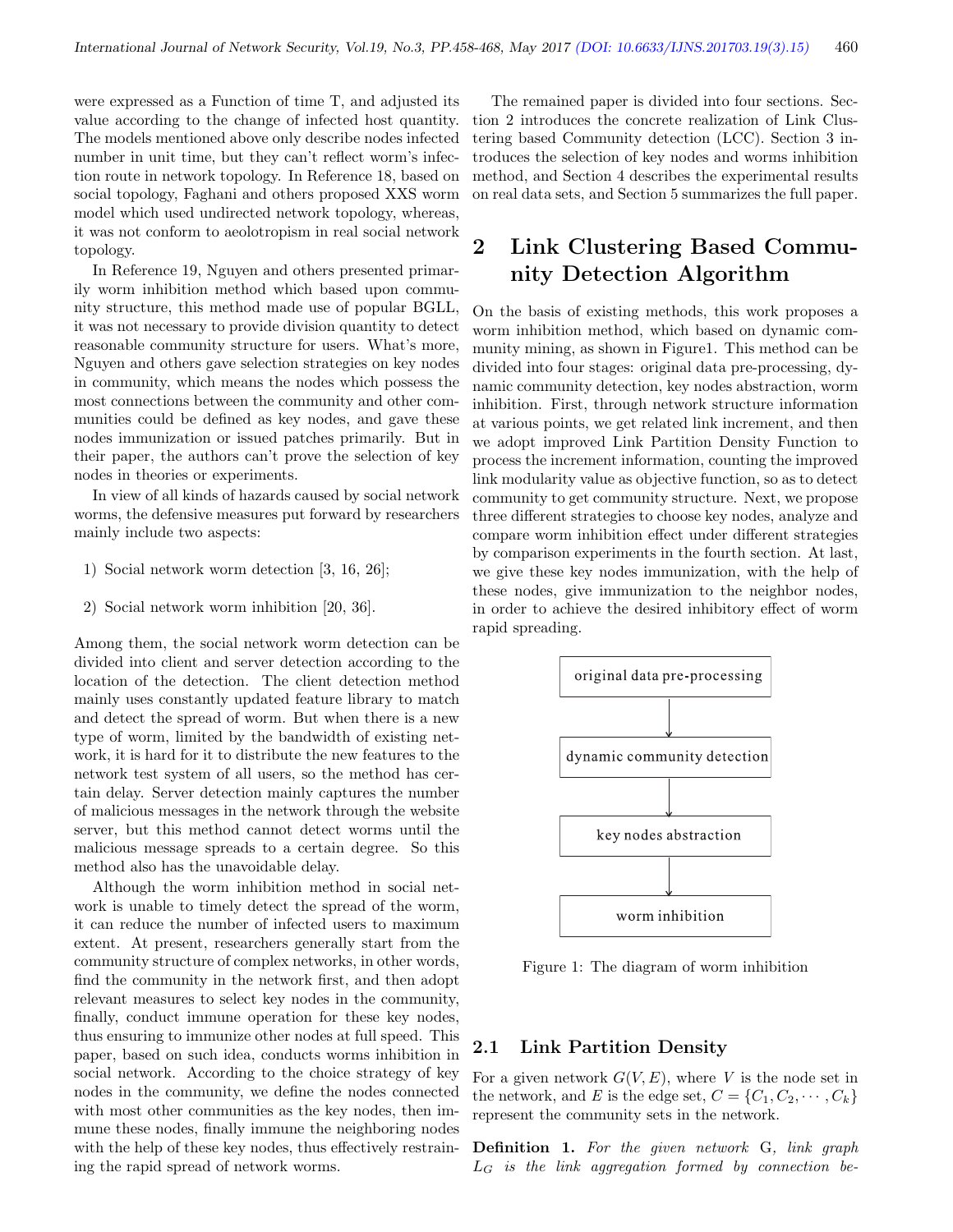tween nodes in G, as shown in Figure 2, where  $L_G =$  ${1, 2, 3, 4, 5, 6, 7, 8, 9, 10, 11, 12, 13, 14, 15, 16}.$ 



Figure 2: The link graph

**Definition 2.** In the given link  $L_1(L_1 = \langle v_1, v_2 \rangle)$  and  $L_2(L_2 = \langle v_3, v_4 \rangle)$ ,  $v_1, v_2, v_3, v_4$  are the nodes. If  $L_1 \cap$  $L_2 = \langle v_1, v_2 \rangle \cap \langle v_3, v_4 \rangle \neq \emptyset$ , the link  $L_1$  and  $L_2$  are the neighboring links.

In Figure 2, Link 1 and Link 2 share the node  $V_0$ , so Link 1 and Link 2 are the neighboring links.

**Definition 3.** Given link communities  $C_i$ ,  $C_j$  and link  $L = \langle v_1, v_2 \rangle$  in moment t, if  $\{L | L \notin C_i, L \notin C_j, v_1 \in$  $C_i, v_2 \in C_j, i \neq j$ , L is the bridge link.

Inspired by the literature [1], this paper proposes an improved link partition density function for dealing with incremental information. Assuming that a network has M links, and the network is divided into C link subsets by  $\{P_1, P_2, \cdots, P_c\}$ , the link partition density of community is:

$$
D_c = \frac{m_c - (n_c - 1)}{\frac{n_c(n_c - 1)}{2} - (n_c - 1)} - \frac{m_b - (n_b - 1)}{\frac{n_b(n_b - 1)}{2} - (n_b - 1)}.
$$
\n(1)

In the above formula,  $m_c$  and  $n_c$  respectively represent the link numbers and node numbers in the subset  $P_c$ ,  $m_b$  represents the bridge link numbers between communities,  $n_b$  represents the node numbers between communities. And meet  $m_c = |P_c|$ ,  $n_c = |\bigcup_{e_{ij} \in P_c} \{i, j\}|$ ,  $n_b = |\cup_{e_{ij,i \in P_c, j \notin P_c}} \{i, j\}|$ . Then, the improved link partition density  $D<sub>L</sub>$  is defined as:

$$
D_L = \sum_c \frac{m_c}{M} D_c
$$
  
= 
$$
\frac{2}{M} \sum_c [m_c \frac{m_c - (n_c - 1)}{(n_c - 1)(n_c - 1)} - m_b \frac{m_b - (n_b - 1)}{(n_b - 2)(n_b - 1)}].
$$
 (2)

In the given network  $G(V, E)$ ,  $C = \{C_1, C_2, \cdots, C_k\}$ , set the incremental information in the network as  $\varepsilon =$  $\{\varepsilon_1, \varepsilon_2, \cdots, \varepsilon_n\}$ . In the network, the links can be divided

into two categories: Intra-community Links (IL), that is, the two endpoints are within the community; Bridgecommunity Links (BL), that is, the two endpoints are located in different communities. For each community C in G, when adding IL or removing BL, the community will be closer and the network structure will be clearer. On the contrary, removing IL link or adding BL will make the network structure even vaguer. When there is no interference between the two communities, or the disturbance is small, adding or removing the link may form a new community structure. Therefore, in the update of community structure, the subtle changes of network structure will lead to the huge change of community. From the perspective of the link, with the passage of time, the change of network is in fact the link adding or removing. Thus, the change information in the network can be simply described as the adding of new link or the removing of existing link.

### 2.2 Adding Link Algorithm

**Theorem 1.** If  $C_i$  is a community in network  $G_i$ , add any IL to  $C_i$ ,  $C_i$  won't break down into smaller modules.

*Proof.* Formula (1) shows the link partition density of  $C_i$ . Assuming that the incremental information  $\varepsilon_i$  represents adding an internal link e to the community  $C_i$ . Set  $D_c$ as the link partition density while adding e into the community  $C_i$ , then

$$
D'_{c} = \frac{(m_{c}+1) - (n_{c}-1)}{\frac{n_{c}(n_{c}-1)}{2} - (n_{c}-1)} - \frac{m_{b} - (n_{b}-1)}{\frac{n_{b}(n_{b}-1)}{2} - (n_{b}-1)}.
$$
\n(3)

Obviously,  $D_c' > D_c$ , therefore, when adding internal link  $e$  to community  $C_i$ , the community structure will be stronger. П

**Theorem 2.** If the added link is between  $C_i$  and  $C_j$ , when the bridge link needs to be re-assigned, the community  $C_i$ and  $C_i$  are the first choice.

*Proof.* Assuming that the added link  $e$  between  $C_i$  and  $C_i$ , because e's nodes are in the communities  $C_i$  and  $C_j$ , so when adding the link  $e$  to other communities, the value of  $D_L$  is not changed. For the community  $C_i$ , before adding link e, the link partition density is:

$$
D_{L,i} = \frac{m_c - (n_c - 1)}{\frac{n_c(n_c - 1)}{2} - (n_c - 1)} - \frac{m_b - (n_b - 1)}{\frac{n_b(n_b - 1)}{2} - (n_b - 1)}.
$$
\n(4)

$$
\Box
$$

When adding link  $e$ , the link partition density is:

$$
D'_{L,i} = \frac{m_c - (n_c - 1)}{\frac{n_c(n_c - 1)}{2} - (n_c - 1)} - \frac{(m_b + 1) - n_b}{\frac{(n_b + 1)n_b}{2} - n_b}.
$$
\n(5)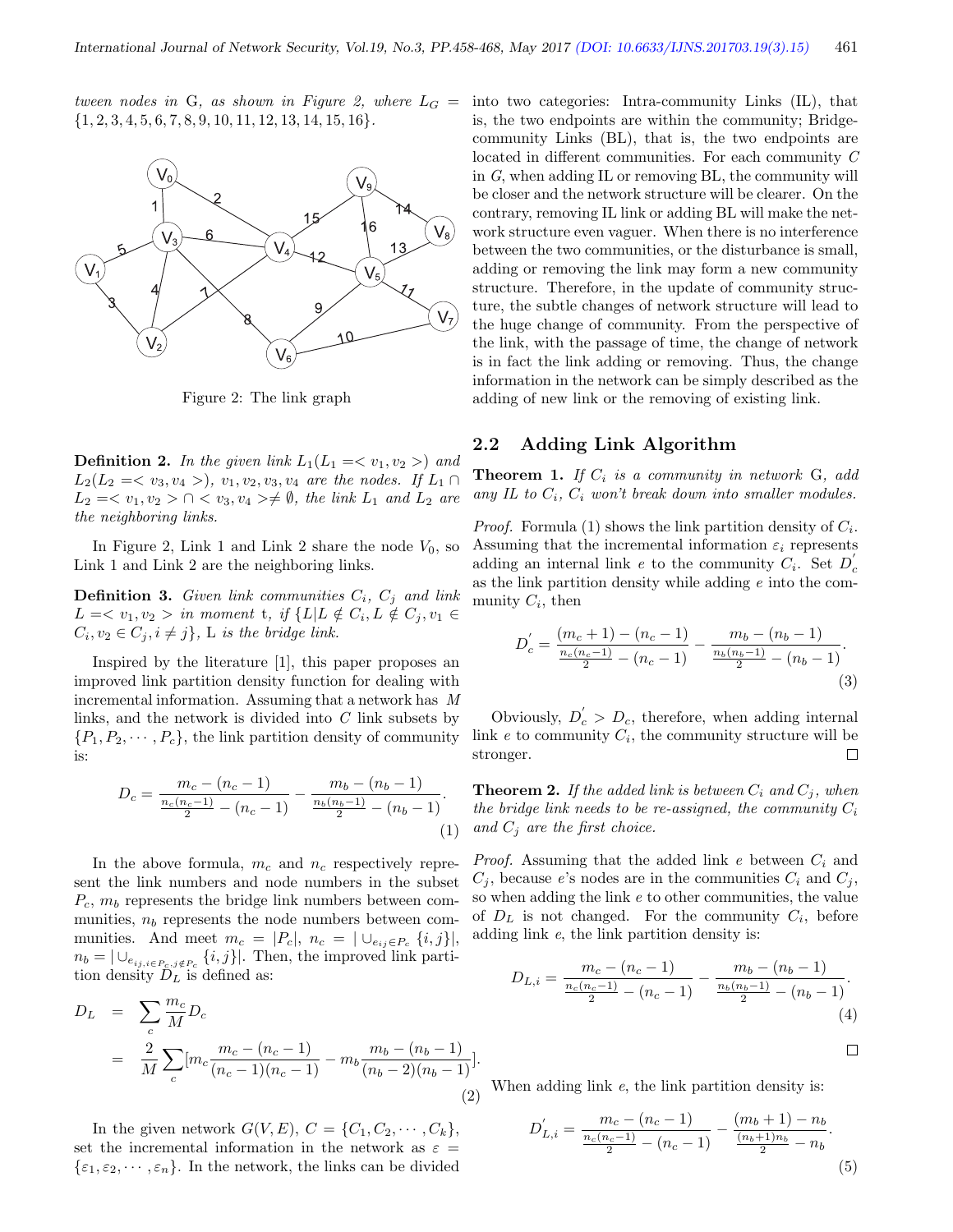$\Box$ 

Set  $\Delta_1 = D'_{L,i} - D_{L,i}$ , obviously  $\Delta_1 > 0$ , so after *Proof.* When the removed link e is the bridge link beadding the link  $e$  into  $C_i$ , the link partition density of  $C_i$ will increase. Similarly, set  $\Delta_2 = D'_{L,j} - D_{L,j}$ , obviously  $\Delta_2 > 0$ , the link partition density of  $C_j$  also increases.

To sum up, if the added link is between  $C_i$  and  $C_j$ , the communities  $C_i$  and  $C_j$  are the first choice.

**Deduction 1.** If the added bridge link  $e$  is between  $C_i$ and  $C_i$ , when meeting  $\Delta_d = D_{L,i}(E+e) - D_{L,i}(E+e) +$  $D_{L,j}(E) - D_{L,i}(E) > 0$ , the bridge link e will be assigned to the community  $C_i$ ; otherwise, the bridge link  $e$  will be assigned to  $C_i$ .

Proof. Theorem 2 shows that if the added bridge link e is between  $C_i$  and  $C_j$ , the communities  $C_i$  and  $C_j$  are the first choice, then

$$
\Delta_d = \Delta_1 - \Delta_2
$$
  
=  $(D'_{L,i} - D_{L,i}) - (D'_{L,j} - D_{L,j})$   
=  $D_{L,i}(E+e) - D_{L,j}(E+e) + D_{L,j}(E) - D_{L,i}(E).$   
(6)

When  $\Delta_d > 0$ , the bridge link e should be assigned to  $C_i$ , while  $\Delta_d < 0$ , the bridge link e should be assigned to  $C_j$ .

When adding a new link  $e$ , there are two kinds of situations:

- 1) Link  $e$  is completely in community  $C_i$ ;
- 2) Link e is between  $C_i$  and  $C_j$ , where  $i \neq j$ . For Case (1), according to Theorem 1, the community structure remains the same. For Case (2), based on Theorem 2, if the bridge link  $e$  is assigned to the new community, the community must be one of  $C_i$ and  $C_i$ . Deduction 1 shows the assigning criteria of bridge link e.

Therefore, the algorithm of adding link is described as Algorithm 1.

#### Algorithm 1 adding link

- 1: Enter new link e and link community structure  $C_t$  in moment t.
- 2: Output the link community structure  $C_{t+1}$  in moment  $t+1$ .
- 3: If e is the internal link, then  $C_{t+1} \equiv C_t$ , otherwise  $k = argmax(\Delta d_i, \Delta d_j)$ , add e to  $C_k$ , and update  $C_{t+1}$ .

#### 2.3 Removing Link Algorithm

Deduction 2. If the link e is the bridge link between  $C_i$  and  $C_j$ , when removing the link, the structures of  $C_i$ and  $C_i$  will be more apparent, and the whole community structure remains the same.

tween  $C_i$  and  $C_j$ , the link relation among nodes within the community does not change, but when the link between communities is removed, the connection of community will become looser, and the community structure in the network will be stronger and more obvious. As a result, the overall community structure will not change.  $\Box$ 

When link  $e$  is removed, it can be divided into two cases:

- 1) The bridge link e is between  $C_i$  and  $C_j$ ,  $(i \neq j)$ ;
- 2) The link  $e$  is fully inside the community  $C_i$ . According to the deduction 2, for case  $(1)$ , when removing the bridge link, the community will not change. For case  $(2)$ , when the removed link e is an IL, set  $S(e)$  as the neighboring link set of  $e, \forall l \in S(e)$ . If  $C_k = argmax(D_{L,k}(l))$ , assign the link l to the community  $C_k$ , where N is total number of link communities at present, and  $1 \leq k \leq N$ .

Removing link algorithm is as Algorithm 2.

#### Algorithm  $2$  removing link

- 1: Input the removed link e and link community structure  $C_t$  in moment t.
- 2: Output the link community structure  $C_{t+1}$  in moment  $t+1$ .
- 3: If e is the community external link, then  $C_{t+1} \equiv C_t$ , otherwise  $C_k = argmax(D_{L,k}(l)), l \in S(e), k \in$  $(1, N)$ , add the link l into  $C_k$ , and update  $C_{t+1}$ .

To sum up, the Link Clustering based Community detection algorithm is described as Algorithm 3.

#### Algorithm 3 The LCC algorithm

- 1: Input  $G_0 = (V_0, E_0)$ , incremental information  $\varepsilon =$  $\{\varepsilon_1, \varepsilon_2, \cdots, \varepsilon_n\}.$
- 2: Output the community structure  $C_t$  of network  $G_t$  in moment t.
- 3: Find the link community structure  $G_0$  at the initial moment.
- 4: Start from the initial moment, if  $e \in \mathbb{R}$ adding  $link(L(u, v))$ , then adding  $link(C_t, L(u, v))$ , otherwise *removing link* $(C_t, L(u, v))$ .
- 5: Map the link community structure  $C_t$  into the node community, and obtain the nodes community structure at each moment.

# 3 Worm Inhibition Method in Social Network

#### 3.1 Selection of Key Nodes

When inhibiting the social network worms, in addition to the community detection algorithm, the selection strategy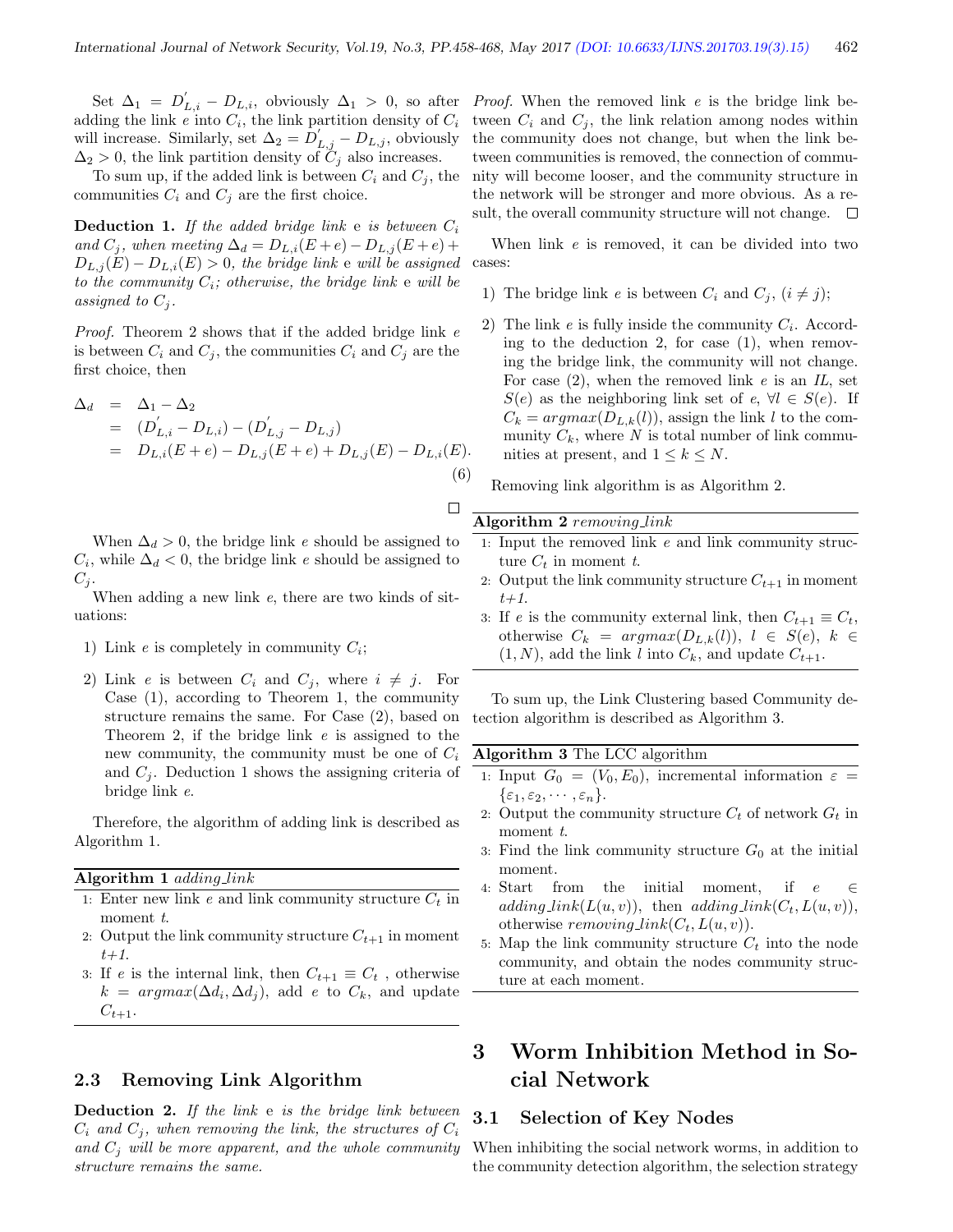of key nodes can also affect the inhibition effect of social network worms. The formalized definitions of the key nodes are given here first.

In the given network  $G(V, E)$ , where  $C = \{C_1, C_2,$  $\cdots, C_k$  represent the community sets in the network.  $V_j^i$  represent the nodes in  $C_i$ , we use  $|V_j^i|_{in}$  to indicate the connection numbers of  $V_j^i$  with other nodes in the community, also known as the internal node degree, and  $|V_j^i|_{out}$  to signify the connection numbers of  $V_j^i$  with nodes in other communities, also known as the external node degree, use  $|V_j^i|$  represent the connection numbers of  $V_j^i$ with other nodes. Obviously,  $|V_j^i| = |V_j^i|_{in} + |V_j^i|_{out}$ .

Definition 4. (The maximum internal degree nodes.) In  $C_i$ ,  $V_{maxin}^i$  is called as the maximum internal degree node, if and only if meeting the following formula:

$$
\forall V_j^i \in C_i, |V_j^i|_{in} \le |V_{max}^i|_{in}.\tag{7}
$$

Definition 5. (The maximum external degree node.) In  $C_i$ ,  $V_{maxout}^i$  is called as the maximum external degree node, if and only if meeting the following formula:

$$
\forall V_j^i \in C_i, |V_j^i|_{out} \le |V_{max}^i|_{out}.\tag{8}
$$

**Definition 6.** (The maximum degree node.) In  $C_i$ ,  $V_{max}^i$ is called as the maximum degree node, if and only if meeting the following formula:

$$
\forall V_j^i \in C_i, |V_j^i| \le |V_{max}^i|.
$$
\n(9)

In the real community, although the maximum internal degree node, the maximum external degree node and the maximum degree node could be the same node in most cases, there are also different situations, so three different node selection strategies are needed here.

- Maxin strategy. Once the social network worms outbreak, select the maximum internal degree node  $V_{maxin}$  in the community. The nodes have the most links with other nodes in the community; this selection strategy is mainly based on local thoughts, because the nodes can immune other nodes in the community at full speed, thus inhibiting the spread of the worm in the community.
- Maxout strategy. Once the social network worms outbreak, select the maximum external degree node  $V_{maxout}$  in the community. The nodes have the most links with other outside communities, which can not only prevent the worm spreading from other communities to this community, but also inhibit the spreading of the worm from this community.
- Max strategy. Once the social network worms outbreak, select the maximum degree node  $V_{max}$  in the community. The nodes have the most neighbors, and the neighboring nodes can be either in the same community, or in other communities. The selection strategy is mainly based on the greedy thought, that is, immune the node with the strongest local transmission capacity first.

### 3.2 Inhibition Algorithm for Social Network Worms

According to three selection strategies of key nodes, we give the worm inhibition algorithm in social network after using LCC to obtain community structure of the social network.

| Algorithm 4 The worm inhibition |                                                             |  |  |  |  |
|---------------------------------|-------------------------------------------------------------|--|--|--|--|
|                                 | 1. Input: edge sets E, community structures $C = \{C_i\},\$ |  |  |  |  |
|                                 | and selection strategy P                                    |  |  |  |  |
|                                 | 2. Output: the key nodes set $R$                            |  |  |  |  |
|                                 | 3: for $C_i$ in $C_i$                                       |  |  |  |  |
| 4:                              | if $(P$ is the maxin strategy)                              |  |  |  |  |
| 5:                              | $v \longleftarrow get\_maxin(C_i, E)$                       |  |  |  |  |
| 6:                              | elseif ( $P$ is the maxout strategy)                        |  |  |  |  |
| 7:                              | $v \longleftarrow get\_maxout(C_i, E)$                      |  |  |  |  |
| 8:                              | else                                                        |  |  |  |  |
| 9:                              | $v \longleftarrow get\_max(C_i, E)$                         |  |  |  |  |
| 10:                             | if $(v = NULL)$                                             |  |  |  |  |
| 11:                             | R.add(v)                                                    |  |  |  |  |
|                                 | 12: for $v$ in $R$                                          |  |  |  |  |
| 13:                             | Issue immune notice to $v$                                  |  |  |  |  |
| 14:                             | Being immune, $v$ spreads immune notice to its              |  |  |  |  |
|                                 | neighbors                                                   |  |  |  |  |
|                                 | 15: return $R$                                              |  |  |  |  |

## 4 Experiments

#### 4.1 Data Sets and Evaluation Indexes

In order to prove the validity of algorithm proposed in this paper, our method was tested in real-world web data sets and compared with other classical community detection algorithms, followed by verifying the validity of social network worms inhibition. 5 typical real-world web data sets were adopted for experimental analysis as illustrated in Table 1.

Table 1: Data sets

| Data Sets                                | <b>Nodes</b><br>Amount | Edges<br>Amount |
|------------------------------------------|------------------------|-----------------|
| Zachary Karate                           | 34                     | 78              |
| Dolphin                                  | 62                     | 159             |
| Book US politics                         | 105                    | 441             |
| Amercian college<br>football             | 115                    | 613             |
| LiveJournal Social<br>Networking Dataset | 4847571                | 68993773        |

To evaluate the quality of community partition, the first evaluation criterion adopted was Q Modularity proposed by Newman and Girvan and the second was Normalized Mutual Information (NMI) proposed by Danon. Their definitions respectively as follows.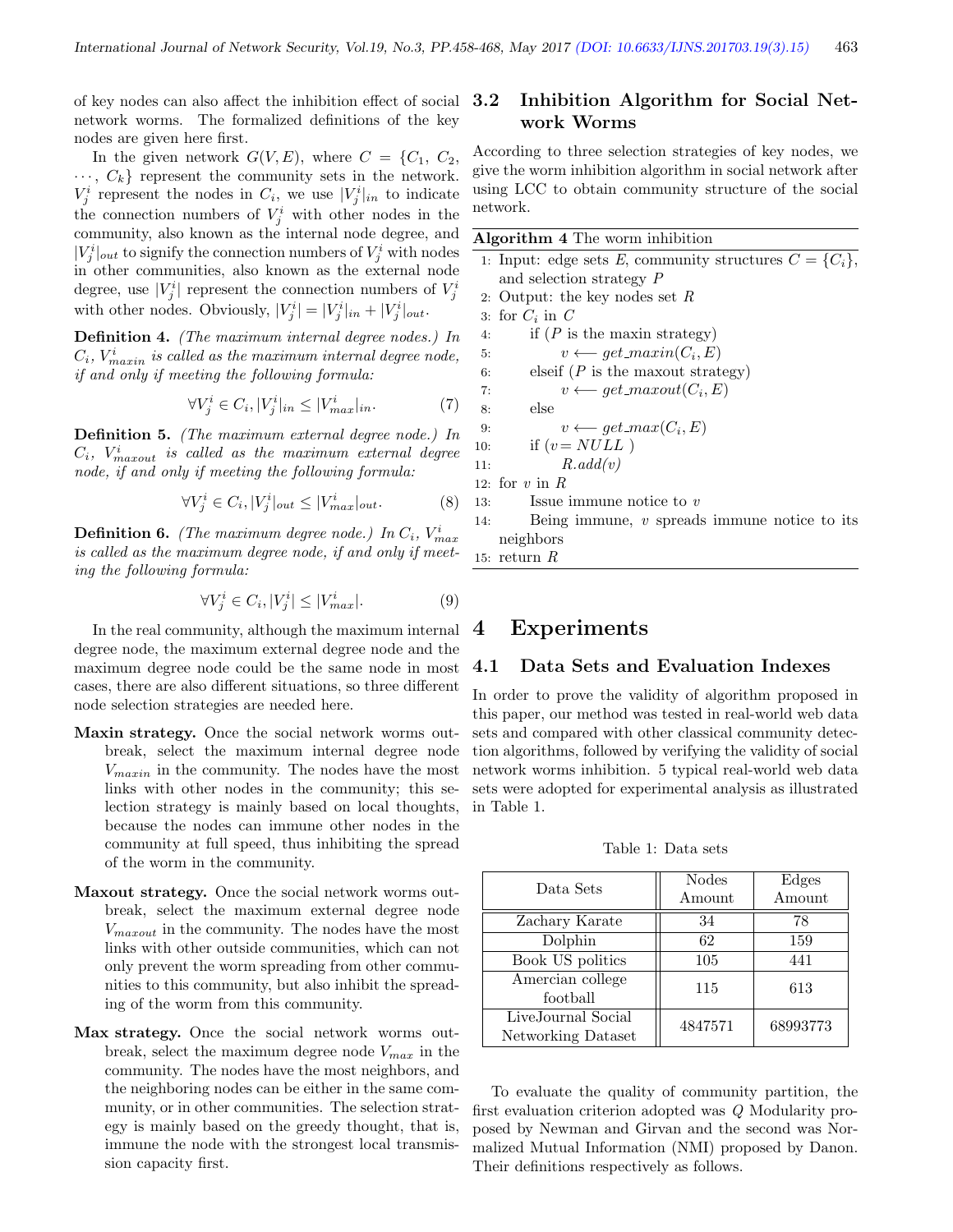Standard definition of Q Modularity:

$$
Q = \sum_{i} (e_{ii} - a_i^2) = Tre - ||e^2|| \tag{10}
$$

 $||x||$  means the sum of all elements in the x-matrix. First of all, a symmetric matrix of  $k \times k$  was defined as  $e = (e_{ij}),$ in which  $e_{ij}$  refers the proportion of the lines connecting two nodes of different communities on the network in all lines. The two nodes are in the *ith* community and the *jth* community respectively. Suppose the sum of all the elements in the diagonals of matrix is  $Tre = \sum_i (e_{ii})$  which refers the proportion of the lines connecting every node in some community on network in total of all lines. Then define the sum of every element in each line or each column as  $a_i = \sum_j e_{ij}$ , which refers the proportion of the lines connecting nodes in the ith community in all the lines. The upper limit of  $Q$  is  $Q = 1$ , thus the more closer to the value  $Q$  is, the more obvious community structure will be.

Standard definition of NMI:

$$
NMI = \frac{-2\Sigma_{i,j} N_{ij} log(\frac{N_{ij}N}{N_i N_{.j}})}{\Sigma_i N_i log(\frac{N_i}{N} + \Sigma_j N_{.j} log\frac{N_{.j}}{N})}
$$
(11)

 $N_{ij}$  is the number of public nodes in clustering  $X_i$  and  $Y_j$ ,  $N_i$  is the sum of the line *ith*,  $N_j$  is the sum of the column *jth.* NMI's value is between 0 and 1. When NMI=0, it indicates the two consequences completely inconsistent; When NMI=1, it indicates the two consequences completely consistent.

#### 4.2 Community Detection Results

In order to verify the validity of LCC, in this section it was compared with algorithms like GN, LPA and BGLL [20, 21]. The comparative results between the average Q modularity acquired from 10 runs of LCC and from other 3 algorithms were given in Table 2.

Table 2: Comparison of Q modularity between our method and other algorithms

| Data Sets                       | GN    | LPA   | <b>BGLL</b> | <b>LCC</b> |
|---------------------------------|-------|-------|-------------|------------|
| Zachary<br>Karate               | 0.401 | 0.407 | 0.419       | 0.435      |
| Dolphin                         | 0.519 | 0.511 | 0.516       | 0.517      |
| Book US<br>politics             | 0.517 | 0.516 | 0.498       | 0.523      |
| Amercian<br>college<br>football | 0.599 | 0.598 | 0.602       | 0.611      |

Known from Table 2, as for Dolphin, the Q value acquired from LCC was slightly lower than that of GN while for other 3 data sets, the Q modularity value of LCC was the highest. Thus it was clear that LCC was able to perform community detection against large-scale complex networks.

The LCC and other algorithms such as GN, LPA, NFA, BGLL were acted on four known community structures (Zachary Karate, Dolphins, Book US politics, American college Football) and then the comparative results in NMI accuracy among such algorithms were given in Table 3.

Table 3: Comparison among different algorithms in term of NMI on real-world networks

| Data Sets                       | GN   | LPA  | <b>NFA</b> | <b>BGLL</b> | LCC  |
|---------------------------------|------|------|------------|-------------|------|
| Zachary<br>Karate               | 0.58 | 0.84 | 0.69       | 0.59        | 1.0  |
| Dolphin                         | 0.55 | 0.59 | 0.57       | 0.52        | 0.63 |
| Book US<br>politics             | 0.56 | 0.51 | 0.52       | 0.57        | 0.66 |
| Amercian<br>college<br>football | 0.88 | 0.90 | 0.79       | 0.90        | 0.91 |

From Table 3 it was indicated that (1) The NMI value of optimum community partition by LCC for Zachary Karate was 1 and the community structure partitioned was shown in Figure 3. It could be indicated from Figure 3 that the community structure partitioned by LCC had a completely consistent structure with the real-world community structure. (2) For Dolphin, the NMI value of community partition by LCC was 0.63 and the community structure partitioned was shown in Figure 4. Seen from Figure 4, it was partitioned into 4 communities by LCC, in which the part represented by purple circle was corresponding with real-world community structure in Dolphin dataset, and by LCC the other part of real-world community structure was further partitioned into 3 tighter communities, which were represented as red square, green diamond, and blue triangle, respectively. (3) As for Book US polities and American college football sets, the NMI value acquired by LCC was higher than that by any other algorithm. Thus it was indicated that the community structure detected by LCC had a high accuracy.

#### 4.3 Worm Inhibition Results

Related experiments were performed in order to verify the validity of algorithm proposed in this paper using for the inhibition of social network worms. Since the iterative method was used to analyze the propagation process of worms, here the end condition of iterative process was required for discussion. "Newly infected nodes" and "most nodes infected" were taken as two judgment conditions, by satisfying either of which the iteration might be terminated. In this experiment, the LiveJournal data set in Table 1 was selected to conduct four experiments. Then no inhibition means were adopted and the worm inhibition effects under 3 key node selection strategies stated in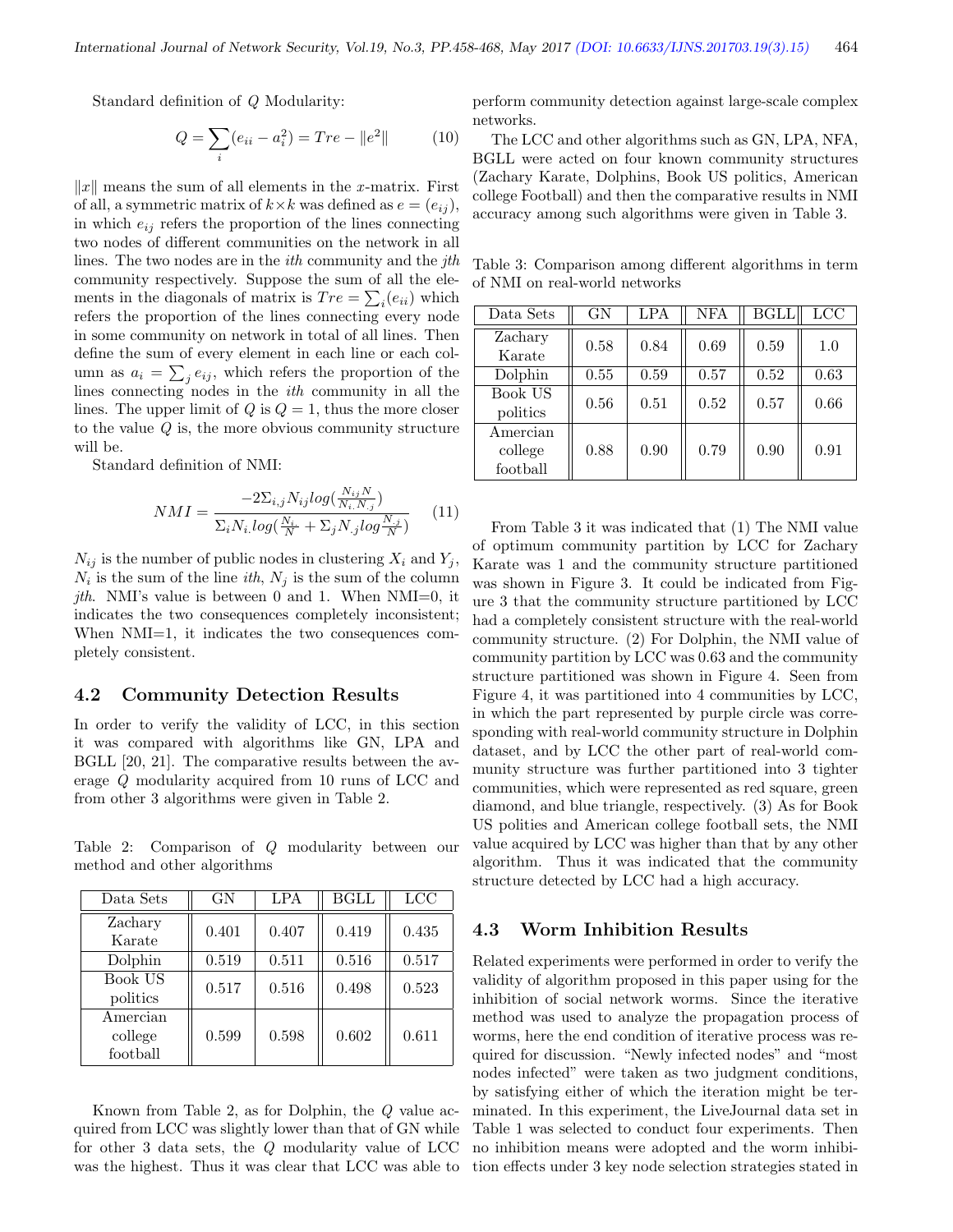

Figure 3: Detection results of LCC against Zachary Karate

Section 3.1 were used for comparison. The experimental results were shown in Figure 5.

During the experiments, the worms inhibition course started when the worm infection rate was over 2%. Seen from Figure 5, when adopting key node inhibition strategy, it was indicated that during the worms' propagation process, after 600 time units, the infected user amount basically remained at about 30%, showing that the inhibition scheme of key nodes in social network had better defense against worms. Meanwhile, seen from the inhibition effect under three key node selection strategies listed in Figure 5, the max strategy had the best worm inhibition effect.

The worm inhibition effect of maxout strategy and other worm inhibition algorithms were compared. In consideration of larger community amount and key nodes amount in large-scale network, in this experiment different proportions of immunization nodes were selected for such comparison. The experiment results were shown in Figure 6.

Seen from Figure 5, only a certain proportion of key nodes were required for immunization to acquire a better worm inhibition effect. For instance, the adoption of max strategy only required about 40% of nodes to guarantee the final proportion of nodes infected were not more than 20%. The final proportion of infected nodes would not be more than 25% even when only 20% of key nodes were selected. Therefore, the validity of algorithm in this paper was proved.

According to the experiments above, we can find that the strategy used in the article has less suppression effective than Livshit's method, the main cause is that Q Modularity value of community structure found by LCC is slightly lower, which indicates it is very important to improve accuracy for Community Detection, in order to get better worm inhibition results, and this part will be our key research in the next step.

### 5 Conclusions

At first, adopting improved Link Partition Density Function, this paper makes Community Detection. Then we propose three different strategies to choose key nodes, and give these key nodes immunization to get better worm inhibition results. Finally, to verify the validity of mentioned algorithm, we perform it on a lot of real network data sets.

# Acknowledgment

This study was supported by the National Science Foundation of China under Contracts 51477001. The authors would like to thank the Associate Editor and the Reviewers for their valuable comments and suggestions.

### References

- [1] Y. Y. Ahn, J. P. Bagrow, S. Lehmann, "Link communities reveal multiscale complexity in networks," Nature, vol. 466, no. 7307, pp. 761–764, 2010.
- [2] P. Brodka, T. Filipowski, P. Kazienko, "An introduction to community detection in multi-layered social network," *Informatio Systems*, *E-learning*, and Knowledge Management Research, pp. 185–190, 2013.
- [3] Y. Cao, V. Yegneswaran, P. Porras, Y. Chen, "Path-Cutter: Severing the self-propagation path of XSS JavaScript worms in web social networks," in Proceedings of the 19th Network and Distributed System Security Symposium (NDSS'12), San Diego, USA, 2012.
- [4] A. Chaudhary, V. N. Tiwari, A. Kumar, "A new intrusion detection system based on soft computing techniques using neuro-fuzzy classifier for packet dropping attack in MANETs," International Journal of Network Security, vol. 18, no. 3, pp. 514–522, 2016.
- [5] A. Clauset, "Finding local community structure in networks," Physical Review E, vol. 72, no. 2, 026132, 2005.
- [6] Z. Dong, P. Yi, "A community detection algorithm for dynamic networks using link clustering," Journal of Xian Jiaotong University, vol. 48, no. 8, pp. 73–79, 2014.
- [7] M. R. Faghani, H. Sandi, "Social networks' XSS worms," in Proceedings of the International Conference on Computational Science and Engineering, pp. 1137–1141, 2009.
- [8] M. Girvan, M. E. J. Newman, "Community structure in social and biological networks," National Academy of Sciences, vol. 99, no. 12, pp. 7821–7826, 2002.
- [9] L. He, D. G. Feng, P. R. Su, et al., "Parallel community detection based worm containment in online social network," Chinese Journal of Computers, vol. 38, no. 4, pp. 846–857, 2015.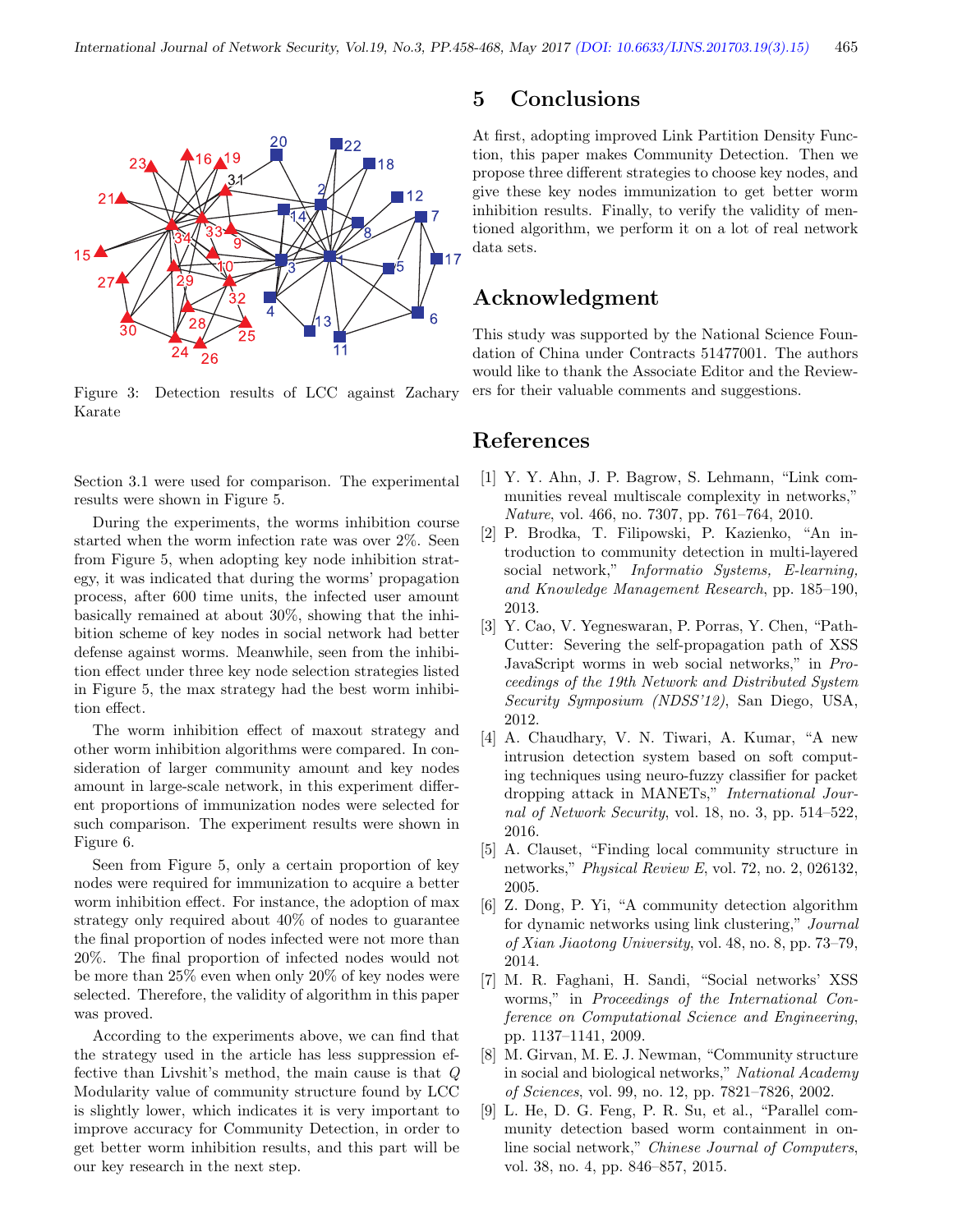

Figure 4: Detection results of LCC against Dolphin



Figure 5: The results of worms inhibition by different strategies



Figure 6: Comparison results of worms inhibition between our method and other algorithms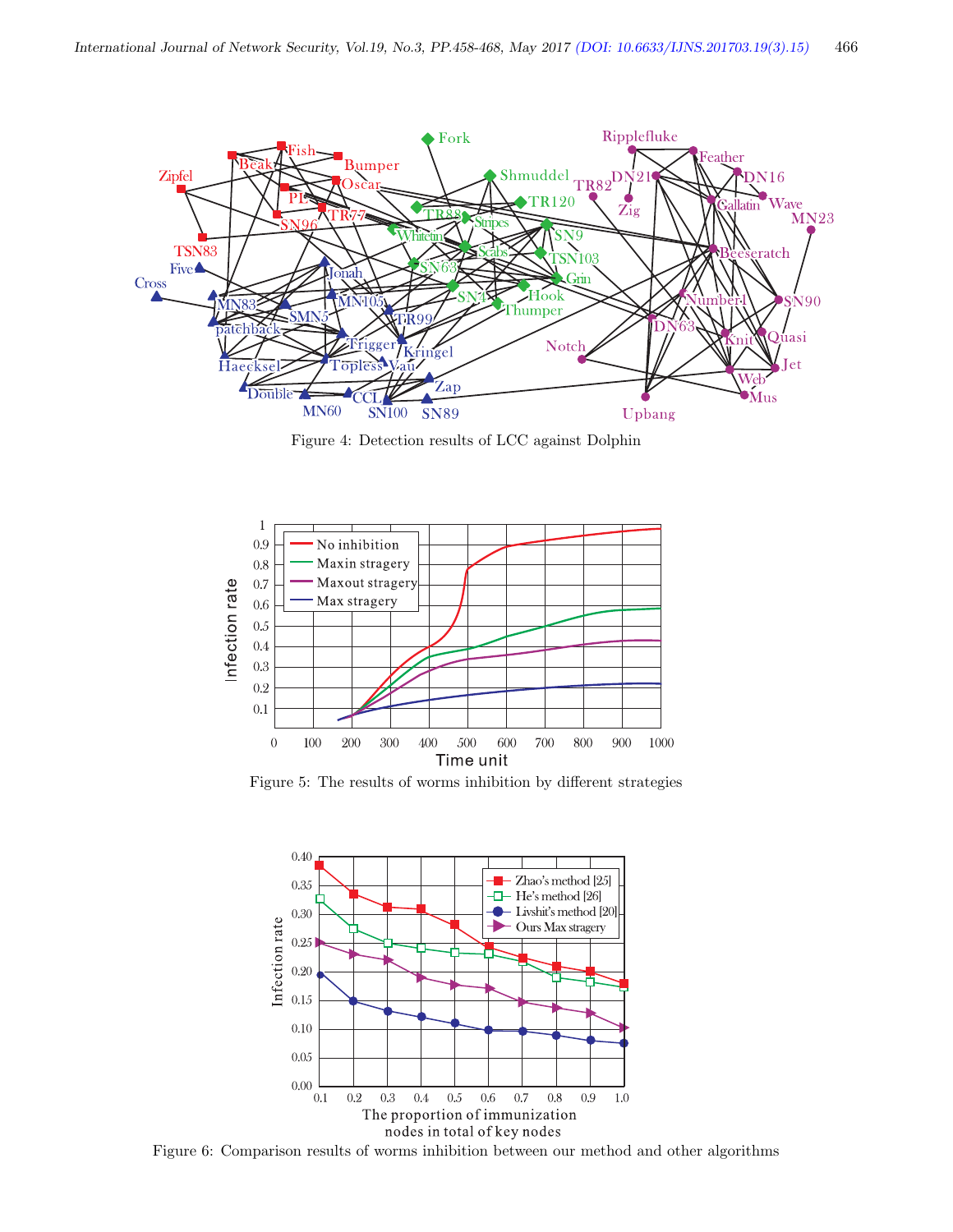- [10] M. S. Hwang, C. C. Lee, S. K. Chong, J. W. Lo, "A key management for wireless communications," International Journal of Innovative Computing, Information and Control, vol. 4, no. 8, pp. 2045–2056, 2008.
- [11] M. S. Hwang, C. C. Lee, Y. C. Lai, "Traceability on RSA-based partially signature with low computation," Applied Mathematics and Computation, vol. 145, no. 2-3, pp. 465-468, Dec. 2003.
- [12] M. S. Hwang, C. C. Yang, S. F. Tzeng, "Improved digital signature scheme based on factoring and discrete logarithms," Journal of Discrete Mathematical Sciences & Cryptography, vol. 5, no. 2, pp. 151–155, Aug. 2002.
- [13] D. Kuang, C. Ding, H. Park, "Symmetric nonnegative matrix factorization for graph clustering," in Proceedings of 2012 SIAM International Conference on Data Mining, pp. 106–117, 2012.
- [14] M. Kumar, K. Dutta, I. Chopra, "Impact of wormhole attack on data aggregation in hieracrchical WSN," International Journal of Electronics and Information Engineering, vol. 1, no. 2, pp. 70–77, 2014.
- [15] W. T. Li, T. H. Feng, M. S. Hwang, "An intrusion detection technique based on continuous binary communication channels," International Journal of Network Security, vol. 16, no. 5, pp. 323–330, 2014.
- [16] B. Livshit, W. Cui, "Spectator: Detection and containment of JavaScript worms," in Proceedings of the USENIX Annual Technical Conference on Annual Technica1 Conference, pp. 335–348, 2008.
- [17] Z. G. Luo, X. Z. Jiang, "New progress on community detection in complex networks," Journal of National University of Defense Technology), vol. 33, no. 1, pp. 47–52, 2011.
- [18] M. E. J. Newman, "Fast algorithm for detecting community structure in networks," American Physical Society, vol. 69, no. 6, pp. 187–206, 2004.
- [19] M. E. J. Newman, M. Girvan, "Finding and evaluating community structure in networks," Physical Review E, vol. 69, no. 2, 2004.
- [20] N. P. Nguyen, T. N. Dinh, S. Tokala, "Overlapping communities in dynamic networks: Their detection and mobile applications," in Proceedings of the 17th Annual International Conference on Mobile Computing and Networking, pp. 85–96, 2011.
- [21] N. P. Nguyen, Y. Xuan, M. T. Thai, "A novel method for worm containment on dynamic social networks," in Proceedings of the 2010 Military Communications Conference (MILCOM'10), pp. 2810–2815, 2010.
- [22] G. Palla, I. Derenyi, I. Farkas, et a1., "Uncovering the overlapping community structure of complex networks in nature and society," Nature, vol. 435, no. 7043, pp. 814–818, 2005.
- [23] U. Raghavan, R. Albert, S. Kumara, "Near linear time algorithm to detect community structures in large-scale networks," Physical Review E, vol. 76, no. 3, 036106-1, 2007.
- [24] M. Shiga, I. Takigawa, H. Mamitsuka, "A spectral clustering approach to optimally combining numerical vectors with a modular network," in Proceedings of the 13th ACM SIGKDD International Conference on Knowledge Discovery and Data Mining, pp. 647– 656, 2007.
- [25] J. Singh, "Cloud based technique for Blog search optimization," International Journal of Electronics and Information Engineering, vol. 4, no. 1, pp. 32–39, 2016.
- [26] F. Sun, L. Xu, Z. Su, "Client-side detection of XSS worms by monitoring payload propagation," in Proceedings of the 14th European Symposium on Research in Computer Security (ESORICS'09), pp. 539–554, 2009.
- [27] X. Sun, Y. Y. Liu, J. Q. Zhu, et al., "Research on simulation and modeling of social network worm propagation," Chinese Journal of Computers, vol. 34, no. 7, pp. 1252–1260, 2011.
- [28] A. L. Traud, P. J. Mucha, M. A. Porter, "Social structure of Facebook networks," Physical A: Statistical Mechanics and Its Applications, vol. 391, no. 16, pp. 4165–4180, 2012.
- [29] L. Wang, X. Q. Cheng, "Dynamic community in online social networks," Chinese Journal of Computers, vol. 38, no. 2, pp. 219–237, 2015.
- [30] Z. Wang, Y. Lu, G. Sun, "A policy-based deduplication mechanism for securing cloud storage," International Journal of Electronics and Information Engineering, vol. 2, no. 2, pp. 70–79, 2015.
- [31] W. Xu, F. Zhang, S. Zhu, "Toward worm detection in online social networks," in Proceedings of 26th Annual Computer Security Applications Conference, PP.11–20, 2010.
- [32] S. Yang, H. Jin, X. Liao, et al., "Modeling modern social-network-based epidemics: A case study of rose," in International Conference on Autonomic and Trusted Computing, PP.302–315, 2008.
- [33] X. Z. Zhang, Y. Y. Pu, L. Yang, B. Wang, "Community discovery of large-scale web service network," Journal of Chinese Computer Systems, vol. 36, no. 5, pp. 1017–1020, 2015.
- [34] Y. Zhao, P. K. Yi, "A dynamic worm propagation model based on social network," Computer Engineering and Science, vol. 35, no. 12, pp. 34–38, 2013.
- [35] C. C. Zhou, W. Gong, D. Towsley, "Code red worm propagation modeling and analysis," in Proceedings of the ACM Conference on Computer and Communications Security, pp. 138–147, 2002.
- [36] Z. Zhu, G. Cao, S. Zhu, et a1., "A social network based patching scheme for worm containment in cellular networks," in Proceedings of the IEEE INFO-COM, pp. 1476–1484, 2009.

# Biography

Yibing Wang is currently a lecturer at Anhui University. She chaired or participated the national, provincial and